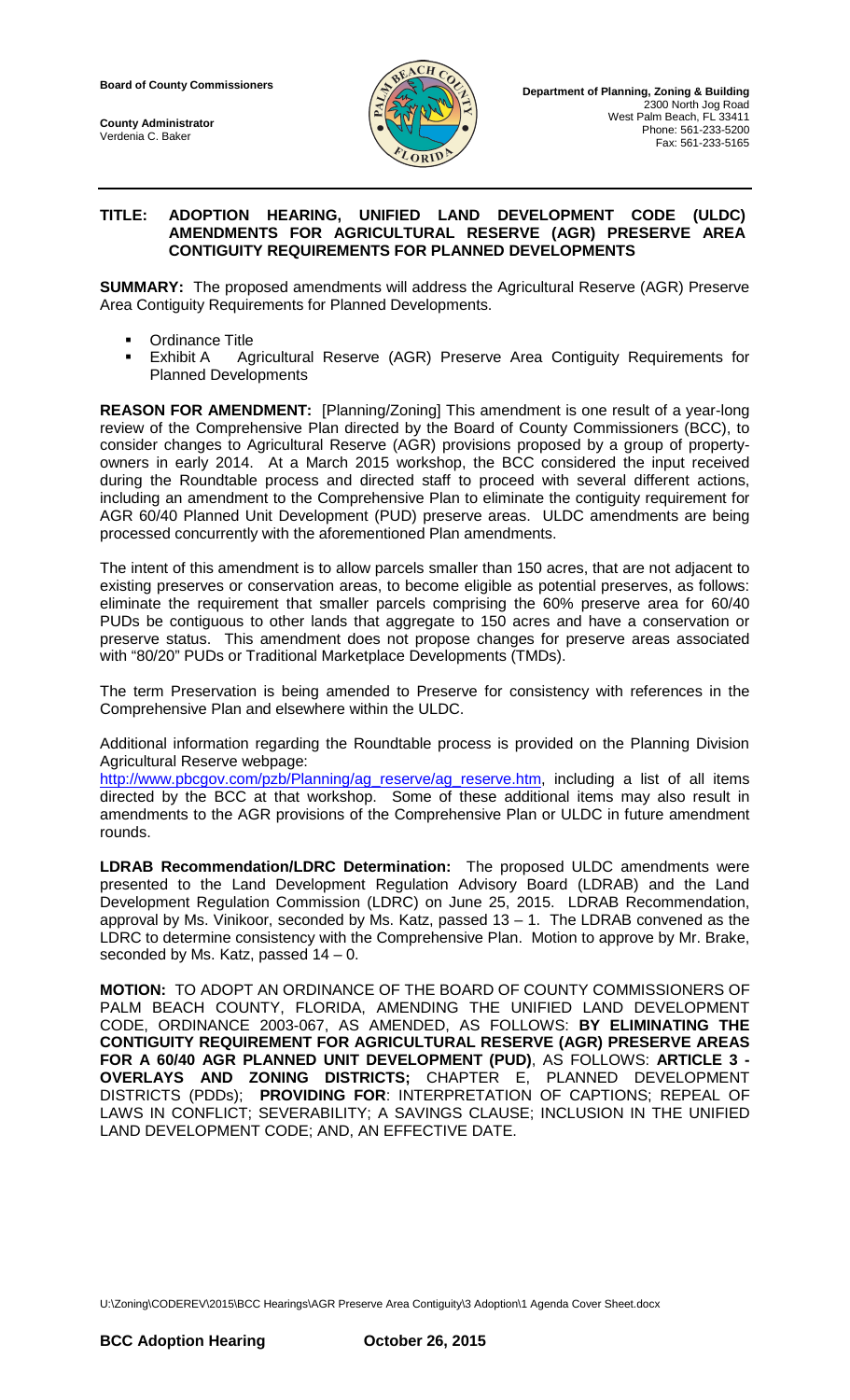| $\mathbf 1$                                                      | <b>ORDINANCE 2015 - _________</b>                                                                                                                                                                                                                                                                                                                                                                                                                                                                                                                |  |  |
|------------------------------------------------------------------|--------------------------------------------------------------------------------------------------------------------------------------------------------------------------------------------------------------------------------------------------------------------------------------------------------------------------------------------------------------------------------------------------------------------------------------------------------------------------------------------------------------------------------------------------|--|--|
| $\overline{c}$<br>3<br>$\overline{4}$                            | AN ORDINANCE OF THE BOARD OF COUNTY COMMISSIONERS OF PALM BEACH                                                                                                                                                                                                                                                                                                                                                                                                                                                                                  |  |  |
| 5<br>6<br>$\overline{7}$<br>$\,8\,$<br>9<br>10<br>11<br>12<br>13 | COUNTY, FLORIDA, AMENDING THE UNIFIED LAND DEVELOPMENT CODE, ORDINANCE<br>2003-067, AS AMENDED, BY ELIMINATING THE CONTIGUITY REQUIREMENT FOR<br>AGRICULTURAL RESERVE (AGR) PRESERVE AREAS FOR A 60/40 AGR PLANNED UNIT<br>DEVELOPMENT (PUD), AS FOLLOWS: ARTICLE 3 - OVERLAYS AND ZONING<br>DISTRICTS; CHAPTER E, PLANNED DEVELOPMENT DISTRICTS (PDDs); PROVIDING<br>FOR: INTERPRETATION OF CAPTIONS; REPEAL OF LAWS IN CONFLICT; SEVERABILITY;<br>A SAVINGS CLAUSE; INCLUSION IN THE UNIFIED LAND DEVELOPMENT CODE; AND, AN<br>EFFECTIVE DATE. |  |  |
| 14                                                               | <b>WHEREAS, Section 163.3202, Florida Statutes, mandates the County compile Land</b>                                                                                                                                                                                                                                                                                                                                                                                                                                                             |  |  |
| 15                                                               | Development Regulations consistent with its Comprehensive Plan into a single Land                                                                                                                                                                                                                                                                                                                                                                                                                                                                |  |  |
| 16                                                               | Development Code; and                                                                                                                                                                                                                                                                                                                                                                                                                                                                                                                            |  |  |
| 17                                                               | <b>WHEREAS, pursuant to this statute the Palm Beach County Board of County</b>                                                                                                                                                                                                                                                                                                                                                                                                                                                                   |  |  |
| 18                                                               | Commissioners (BCC) adopted the Unified Land Development Code (ULDC), Ordinance 2003-                                                                                                                                                                                                                                                                                                                                                                                                                                                            |  |  |
| 19                                                               | 067, as amended from time to time; and                                                                                                                                                                                                                                                                                                                                                                                                                                                                                                           |  |  |
| 20                                                               | <b>WHEREAS</b> , the BCC has determined that the proposed amendments further a                                                                                                                                                                                                                                                                                                                                                                                                                                                                   |  |  |
| 21                                                               | legitimate public purpose; and                                                                                                                                                                                                                                                                                                                                                                                                                                                                                                                   |  |  |
| 22                                                               | <b>WHEREAS,</b> the Land Development Regulation Commission has found these                                                                                                                                                                                                                                                                                                                                                                                                                                                                       |  |  |
| 23                                                               | amendments to the ULDC to be consistent with the Palm Beach County Comprehensive Plan;                                                                                                                                                                                                                                                                                                                                                                                                                                                           |  |  |
| 24                                                               | and                                                                                                                                                                                                                                                                                                                                                                                                                                                                                                                                              |  |  |
| 25                                                               | <b>WHEREAS</b> , the BCC hereby elects to conduct its public hearings on this Ordinance at                                                                                                                                                                                                                                                                                                                                                                                                                                                       |  |  |
| 26                                                               | 9:30 a.m.; and                                                                                                                                                                                                                                                                                                                                                                                                                                                                                                                                   |  |  |
| 27                                                               | <b>WHEREAS, the BCC has conducted public hearings to consider these amendments to</b>                                                                                                                                                                                                                                                                                                                                                                                                                                                            |  |  |
| 28                                                               | the ULDC in a manner consistent with the requirements set forth in Section 125.66, Florida                                                                                                                                                                                                                                                                                                                                                                                                                                                       |  |  |
| 29                                                               | Statutes.                                                                                                                                                                                                                                                                                                                                                                                                                                                                                                                                        |  |  |
| 30                                                               |                                                                                                                                                                                                                                                                                                                                                                                                                                                                                                                                                  |  |  |
| 31                                                               | NOW, THEREFORE, BE IT ORDAINED BY THE BOARD OF COUNTY COMMISSIONERS OF                                                                                                                                                                                                                                                                                                                                                                                                                                                                           |  |  |
| 32                                                               | PALM BEACH COUNTY, FLORIDA, as follows:                                                                                                                                                                                                                                                                                                                                                                                                                                                                                                          |  |  |
| 33                                                               | <b>Section 1. Adoption</b>                                                                                                                                                                                                                                                                                                                                                                                                                                                                                                                       |  |  |
| 34                                                               | The amendments set forth in Exhibit A, Agricultural Reserve (AGR) Preserve Area                                                                                                                                                                                                                                                                                                                                                                                                                                                                  |  |  |
| 35                                                               | Contiguity Requirements for Planned Developments, attached hereto and made a part hereof,                                                                                                                                                                                                                                                                                                                                                                                                                                                        |  |  |
| 36                                                               | are hereby adopted.                                                                                                                                                                                                                                                                                                                                                                                                                                                                                                                              |  |  |
| 37                                                               | <b>Section 2. Interpretation of Captions</b>                                                                                                                                                                                                                                                                                                                                                                                                                                                                                                     |  |  |
| 38                                                               | All headings of articles, sections, paragraphs, and sub-paragraphs used in this                                                                                                                                                                                                                                                                                                                                                                                                                                                                  |  |  |
| 39                                                               | Ordinance are intended for the convenience of usage only and have no effect on interpretation.                                                                                                                                                                                                                                                                                                                                                                                                                                                   |  |  |
| 40                                                               | <b>Section 3. Repeal of Laws in Conflict</b>                                                                                                                                                                                                                                                                                                                                                                                                                                                                                                     |  |  |
| 41                                                               | All local laws and ordinances in conflict with any provisions of this Ordinance are hereby                                                                                                                                                                                                                                                                                                                                                                                                                                                       |  |  |
|                                                                  |                                                                                                                                                                                                                                                                                                                                                                                                                                                                                                                                                  |  |  |

repealed to the extent of such conflict.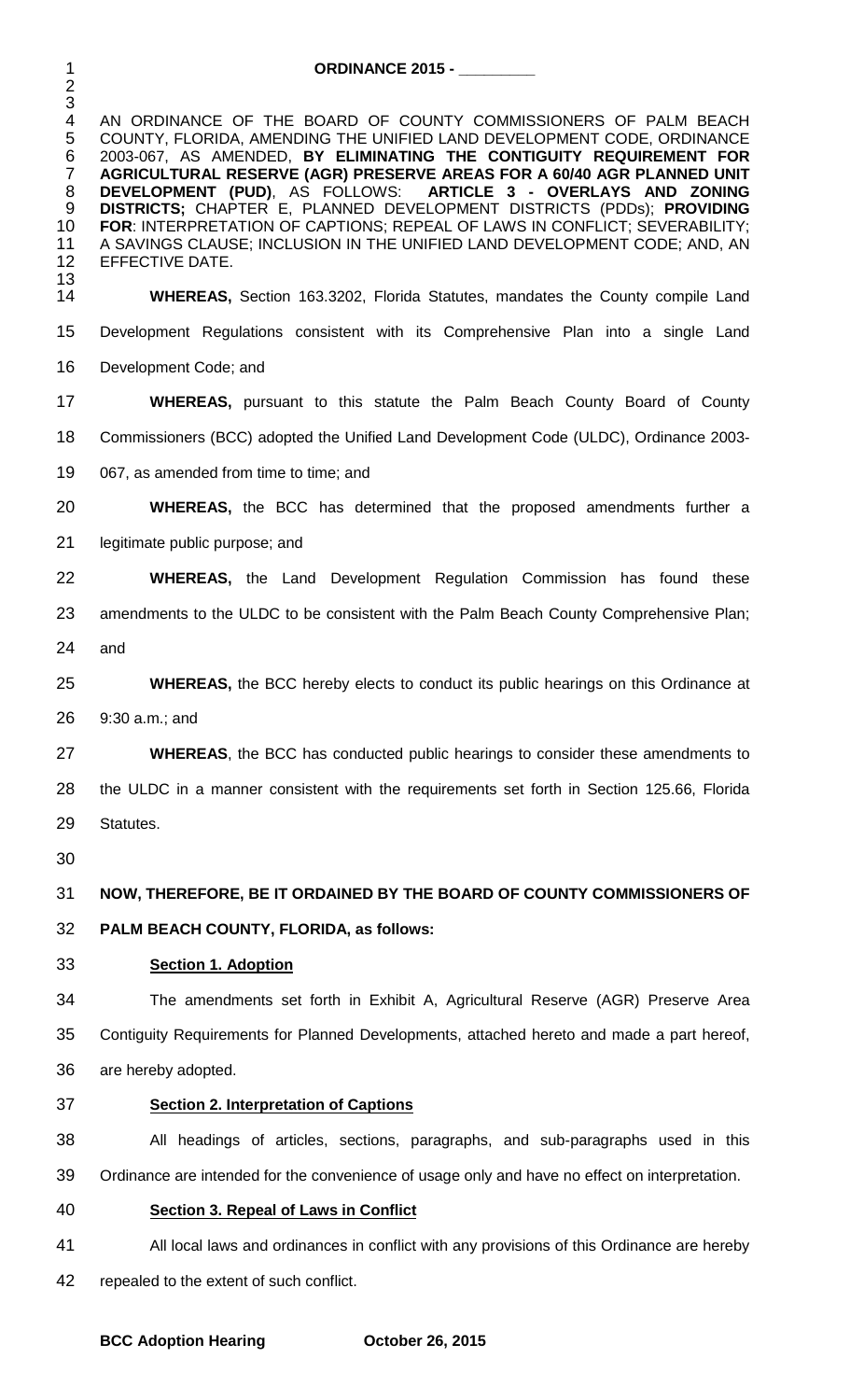### 1 **Section 4. Severability**

2 If any section, paragraph, sentence, clause, phrase, word, map, diagram, or any other item contained in this Ordinance is for any reason held by the Court to be unconstitutional, inoperative, void, or otherwise invalid, such holding shall not affect the remainder of this Ordinance.

## 6 **Section 5. Savings Clause**

 All development orders, permits, enforcement orders, ongoing enforcement actions, and all other actions of the Board of County Commissioners, the Zoning Commission, the Development Review Officer, Enforcement Boards, all other County decision-making and advisory boards, Special Masters, Hearing Officers, and all other County officials, issued pursuant to the regulations and procedures established prior to the effective date of this Ordinance shall remain in full force and effect.

## 13 **Section 6. Inclusion in the Unified Land Development Code**

14 The provisions of this Ordinance shall be codified in the Unified Land Development Code 15 and may be reorganized, renumbered or re-lettered to effectuate the codification of this 16 Ordinance.

## 17 **Section 7. Providing for an Effective Date**

18 The provisions of this Ordinance shall become effective upon the effective date of the 19 amendments to the Palm Beach County Comprehensive Plan adopted in Amendment Round 20 2015-02.

21

# 22 **APPROVED and ADOPTED** by the Board of County Commissioners of Palm Beach

23 County, Florida, on this the \_\_\_\_\_\_\_ day of \_\_\_\_\_\_\_\_\_\_\_\_\_\_\_\_\_\_, 20\_\_\_\_

24

25

SHARON R. BOCK, CLERK & **COMPTROLLER** 

PALM BEACH COUNTY, FLORIDA, BY ITS BOARD OF COUNTY **COMMISSIONERS** 

|          | By: $\_\_$                                                              | By: $\_\_$          |     |    |
|----------|-------------------------------------------------------------------------|---------------------|-----|----|
|          | <b>Deputy Clerk</b>                                                     | Shelley Vana, Mayor |     |    |
|          | APPROVED AS TO FORM AND<br><b>LEGAL SUFFICIENCY</b>                     |                     |     |    |
|          | <b>County Attorney</b>                                                  |                     |     |    |
| 25<br>26 |                                                                         |                     |     |    |
|          | <b>Effective date</b> Comprehensive Plan Amendment Round 2015-02:<br>20 |                     | day | 0f |

U:\Zoning\CODEREV\2015\BCC Hearings\AGR Preserve Area Contiguity\3 Adoption\2 Ordinance Title.docx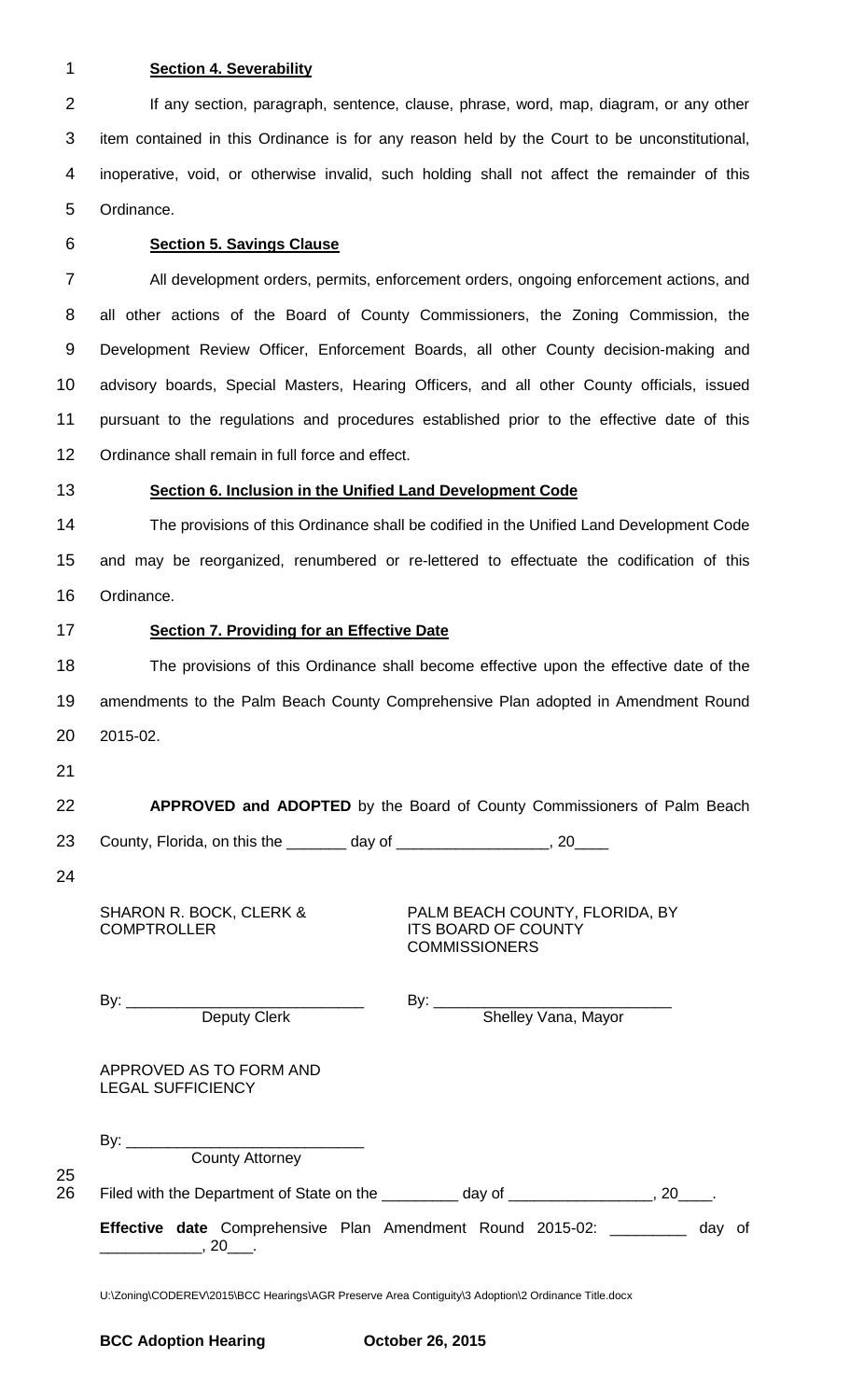## **EXHIBIT A**

# **AGRICULTURAL RESERVE (AGR) PRESERVE AREA CONTIGUITY REQUIREMENTS FOR PLANNED DEVELOPMENTS SUMMARY OF AMENDMENTS**

| 1<br>$\overline{c}$<br>3 | Part 1.          | ULDC Art. 3.E.2.F.3, Preservation Area (pages 167 to 168 of 234), are hereby amended<br>as follows:             |
|--------------------------|------------------|-----------------------------------------------------------------------------------------------------------------|
| 4                        | <b>CHAPTER E</b> | PLANNED DEVELOPMENT DISTRICTS (PDDs)                                                                            |
| 5                        | <b>Section 2</b> | <b>Planned Unit Development (PUD)</b>                                                                           |
| 6                        | F. AGR-PUD       |                                                                                                                 |
| $\overline{7}$           |                  | 3. Preserve Preservation Area                                                                                   |
| 8                        |                  | A Preserve Preservation Area or a pod designated as a Preservation Area is intended to                          |
| 9                        |                  | support bona fide agriculture uses, wetlands, or other significant open space. Adjacent                         |
| 10                       |                  | residential development in the PUD should be designed to be compatible with a Preserve                          |
| 11                       |                  | Preservation Area and shall not detract from its operation or function.                                         |
| 12                       |                  | a. Location and Access                                                                                          |
| 13                       |                  | Preserve Preservation Areas which are not contiguous to Development Areas may be                                |
| 14                       |                  | situated anywhere in the AGR FLU designations, provided they are accessible by a                                |
| 15                       |                  | street.                                                                                                         |
| 16                       |                  | b. Adjacency                                                                                                    |
| 17                       |                  | Preservation Areas shall be located, to the greatest extent practical, adjacent to existing,                    |
| 18                       |                  | planned, or projected Preservation Areas.                                                                       |
| 19                       |                  | be. Uses                                                                                                        |
| 20                       |                  | Uses allowed in a <b>Preserve Preservation</b> Area are indicated in Table 3.E.1.B, PDD Use                     |
| 21                       |                  | Matrix, Table 3.F.1.F, Traditional Development District Permitted Use Schedule, or where                        |
| 22                       |                  | stated within Art. 4, Use Regulations, and specified by the Preserve Management Plan as                         |
| 23                       |                  | approved by ERM. [Ord. 2006-004] [Ord. 2012-027]                                                                |
| 24                       |                  | cel Configuration                                                                                               |
| 25                       |                  | 1) Property Development Regulations                                                                             |
| 26                       |                  | A Preserve Area and any remaining portion of a lot used to create a Preserve Area                               |
| 27                       |                  | shall meet the minimum PDRs of the AGR district, with exception to the following:                               |
| 28                       |                  | [Ord. 2006-004]                                                                                                 |
| 29                       |                  | a) lot width may be reduced to 100 feet for a Rural Parkway, as defined in the Plan <sub>is</sub>               |
|                          |                  | or [Ord. 2006-004]                                                                                              |
| 30<br>31                 |                  |                                                                                                                 |
| 32                       |                  | b) for an equestrian use that meanders through a $60/40$ development area; or and,                              |
| 33                       |                  | [Ord. 2006-004]<br>$\overline{c}$ a legal lot of record that does not meet the minimum acreage or dimensions of |
| 34                       |                  | the AGR district may be used as a preserve area if in compliance with all other                                 |
| 35                       |                  | requirements of this Section. [Ord. 2006-004]                                                                   |
| 36                       |                  | General<br>2)                                                                                                   |
| 37                       |                  | Preserve Preservation Areas shall be arranged in a unified whole so as to maximize                              |
| 38                       |                  | the purpose, function, and perpetuation of the preserve preservation use. This shall                            |
| 39                       |                  | be accomplished, in part, through the following:                                                                |
| 40                       |                  | a) Agriculture                                                                                                  |
| 41                       |                  | Agricultural areas shall have boundaries that allow for efficient agricultural                                  |
| 42                       |                  |                                                                                                                 |
| 43                       |                  | operation, and shall not be encroached upon by a Development Area. [Ord.<br>2006-004-                           |
| 44                       |                  | b) Wetlands                                                                                                     |
|                          |                  |                                                                                                                 |
| 45                       |                  | The boundary of preserved wetlands shall be determined by the ecological                                        |
| 46                       |                  | function of the viable area, as determined by the BCC upon recommendations                                      |
| 47                       |                  | from ERM and/or the SFWMD. Wetland areas shall be preserved in the following                                    |
| 48                       |                  | order of priority: adjacent to off-site wetlands; open space; fallow land; or,                                  |
| 49                       |                  | agricultural land. Primary consideration shall be given to preserved wetland                                    |
| 50                       |                  | areas adjacent to off-site wetlands.                                                                            |
| 51                       |                  | de. 80/20 Contiguity Requirement                                                                                |
| 52                       |                  | 4) 80/20 Option                                                                                                 |
| 53                       |                  | The Preserve Preservation Area in the 80/20 option shall be located contiguous to                               |
| 54                       |                  | the Development Area.                                                                                           |
| 55                       |                  | 2) 60/40 Option                                                                                                 |
| 56                       |                  | The Preservation Area for the 60/40 option shall be a minimum 150 acres and                                     |
| 57                       |                  | contiguous to, but not intrusive into, the Development Area with the following                                  |
| 58                       |                  | exceptions:                                                                                                     |
| 59                       |                  | a) Equestrian communities may have pastures designated as Preservation Area,                                    |
| 60                       |                  | which meander, in a contiguous fashion, throughout the PUD;                                                     |
|                          |                  |                                                                                                                 |

## **Notes:**

- Underlined indicates new text.
- Stricken indicates text to be deleted. If being relocated, or partially relocated, destination is noted in bolded brackets **[Relocated to: ]** or **[Partially relocated to: ]**.
- *Italicized* indicates relocated text. Source is noted in bolded brackets **[Relocated from: ]**.
- **….** A series of four bolded ellipses indicates language omitted to save space.